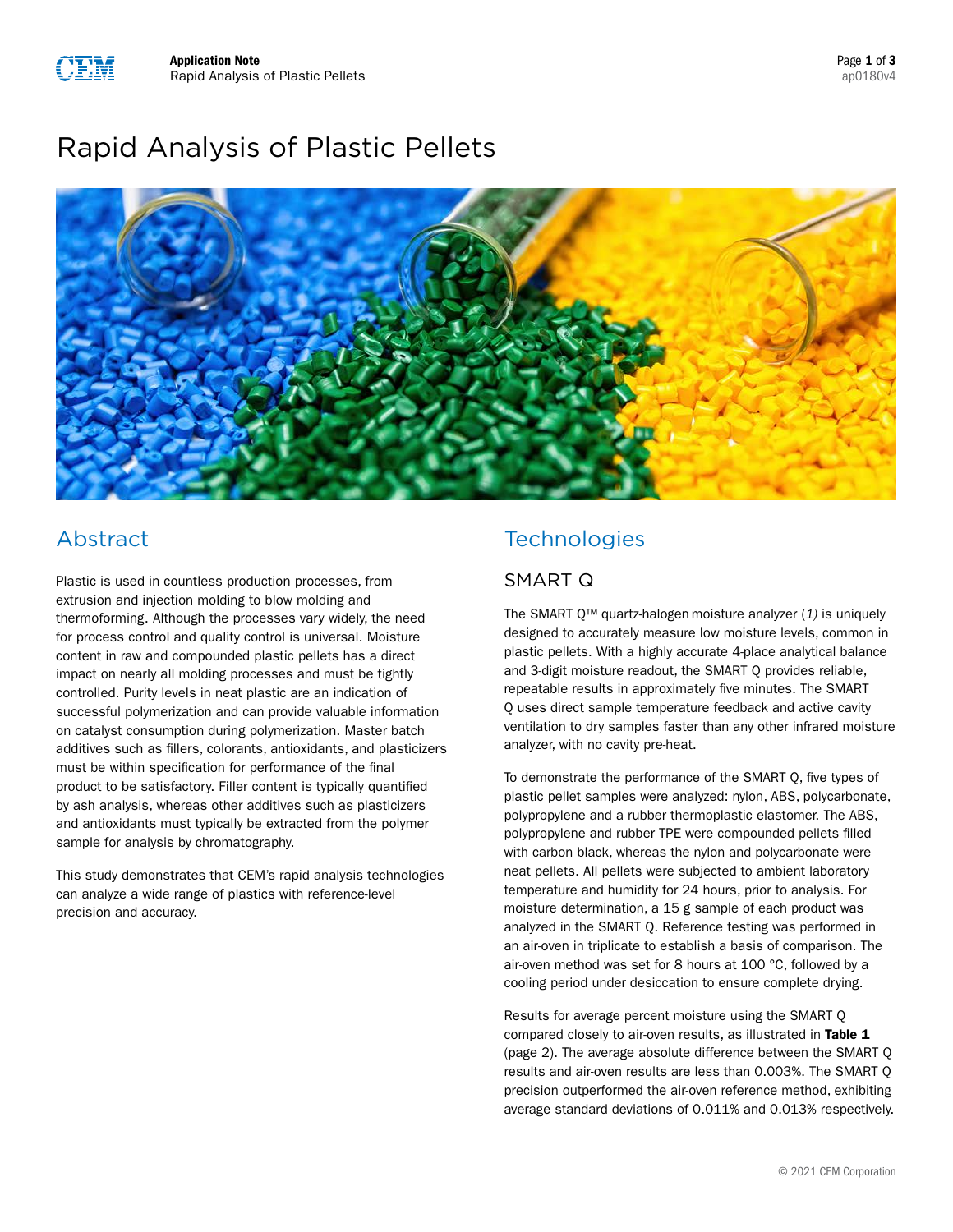Table 1. Accuracy of SMART Q for Moisture Analysis of Plastic [Pellets](http://cem.com/en/rapid-precise-moisture-analysis-for-plastic-pellets?utm_source=plasticsappnote&utm_medium=display&utm_campaign=Rapid%20Analysis%20of%20Plastics%20Pellets&utm_content=Data%20Table%201%20SMART%20Q)

| <b>Sample</b>                       | <b>Reference</b><br><b>Moisture</b><br>(%) | <b>Reference</b><br><b>STDEV</b> | <b>SMART O</b><br><b>Moisture</b><br>(%) | <b>SMART O</b><br><b>STDEV</b> | <b>Difference</b> |
|-------------------------------------|--------------------------------------------|----------------------------------|------------------------------------------|--------------------------------|-------------------|
| Nylon<br>(Unfilled)                 | 1.090                                      | 0.015                            | 1.087                                    | 0.015                          | $-0.003$          |
| ABS<br>(Black Filled)               | 0.323                                      | 0.022                            | 0.328                                    | 0.010                          | 0.005             |
| Polycarbonate<br>(Unfilled)         | 0.173                                      | 0.008                            | 0.175                                    | 0.013                          | 0.002             |
| Polypropylene<br>(Black Filled)     | 0.094                                      | 0.009                            | 0.096                                    | 0.006                          | 0.002             |
| <b>Rubber TPE</b><br>(Black Filled) | 0.062                                      | 0.010                            | 0.061                                    | 0.012                          | $-0.001$          |

### Phoenix BLACK

Using microwave technology to quickly and efficiently generate heat, the [Phoenix BLACK](http://cem.com/phoenix?utm_medium=organic&utm_source=plasticsappnote&utm_campaign=Rapid%20Analysis%20of%20Plastics%20Pellets&utm_content=App%20Note)™ microwave muffle furnace (*2)* can reach optimal ashing temperature in less than 30 minutes, and ash samples in 10 minutes, when they typically take 1–2 hours in traditional muffle furnaces. With programmable methods that can set ramps and dwell times, the only steps the user has to take is weighing the sample and placing it in the muffle furnace. The Phoenix BLACK will ash the sample and calculate the results, ensuring the right result every time.

In a study comparing the time savings of the Phoenix BLACK microwave muffle furnace with traditional muffle furnaces, 8 polymer and compounding samples were ashed until completion, with the total time in furnace shown below in Table 2. The Phoenix BLACK provides significant time savings, with some samples being up to 97% faster.

| <b>Material</b>                  | <b>Conventional</b><br>(minutes) | <b>Phoenix BLACK</b><br>(minutes) | <b>Time</b><br>Savings (%) |
|----------------------------------|----------------------------------|-----------------------------------|----------------------------|
| <b>Butyl Rubber</b>              | 90                               | 20                                | 78                         |
| Carbon Black                     | 960                              | 90                                | 91                         |
| Polyester (Filled)               | 480                              | 15                                | 97                         |
| Polyethylene<br>(Unfilled)       | 30                               | 5                                 | 83                         |
| Polyethylene<br>(% Carbon Black) | 30                               | $\overline{1}$                    | 77                         |
| Polypropylene                    | 30                               | 5                                 | 83                         |
| Silicon Carbide<br>Mixture       | 120                              | 10                                | 92                         |
| <b>Stearates</b>                 | 90                               | 5                                 | 94                         |

### EDGE

The [EDGE](http://cem.com/edge?utm_medium=organic&utm_source=plasticsappnote&utm_campaign=Rapid%20Analysis%20of%20Plastics%20Pellets&utm_content=App%20Note)® automated solvent extraction system (*3*) is the most advanced extraction system available. By combining pressurized fluid extraction and dispersive solid phase extraction, the EDGE is able to drastically reduce the sample preparation time and potential for human error. The result is fast, simple, and efficient extractions. In just 15 minutes, including filtration, cooling and system washing, additives such as plasticizers, antioxidants, and slip agents can be extracted from a wide variety of plastic types for rapid quality assurance.

To demonstrate the performance of the EDGE, a selection of polyvinyl chloride (PVC) certified reference materials (CRM) containing various phthalates was purchased and extracted for GCMS analysis. For each sample, a S1 Q-Disc® stack (C9+G1+C9 sandwich) was placed into the Q-Cup® base, and the two parts were screwed together, creating a seal between the Q-Cup and Q-Disc. To ensure the sample stays submerged in solvent, a Q-Screen® was placed on top of each sample using a Q-Screen tool. One gram of CRM was weighed into an assembled Q-Cup. The Q-Cups were placed in the EDGE removable rack, each with a collection vial, and the rack was slid into place on the EDGE and queued for extraction.

The percent recovery of the extraction of phthalates from polyvinyl chloride is shown below in Table 3. All methods for sample prep, extraction, and analysis were based on CPSC-CH-C1001-09.1. For the extraction process, the total method time, including extraction, filtration, and system washing, never exceeded 15 minutes. The total extraction volume was 30 mL, and additional 20 mL of solvent was used to wash the system.

Table 3. [Percent Recovery Data for Polyvinyl Chloride](http://cem.com/en/extraction-of-phthalates-from-polyethylene-and-polyvinyl-chloride?utm_medium=organic&utm_source=plasticsappnote&utm_campaign=Rapid%20Analysis%20of%20Plastics%20Pellets&utm_content=App%20Note)

| <b>Standard Compound</b>        | <b>Average Recovery (n=6)</b> | <b>RSD</b> |
|---------------------------------|-------------------------------|------------|
| Dimethyl Phthalate              | 86                            | 1.9        |
| Diethyl Phthalate               | 83                            | $1.5\,$    |
| Bis (2-ethylhexyl)<br>Phthalate | 88                            | 1.5        |
| <b>Butylbenzyl Phthalate</b>    | 86                            | 1.7        |
| Di-n-butyl Phthalate            | 84                            | 2.5        |
| Di-n-octyl Phthalate            | 101                           | 1.7        |